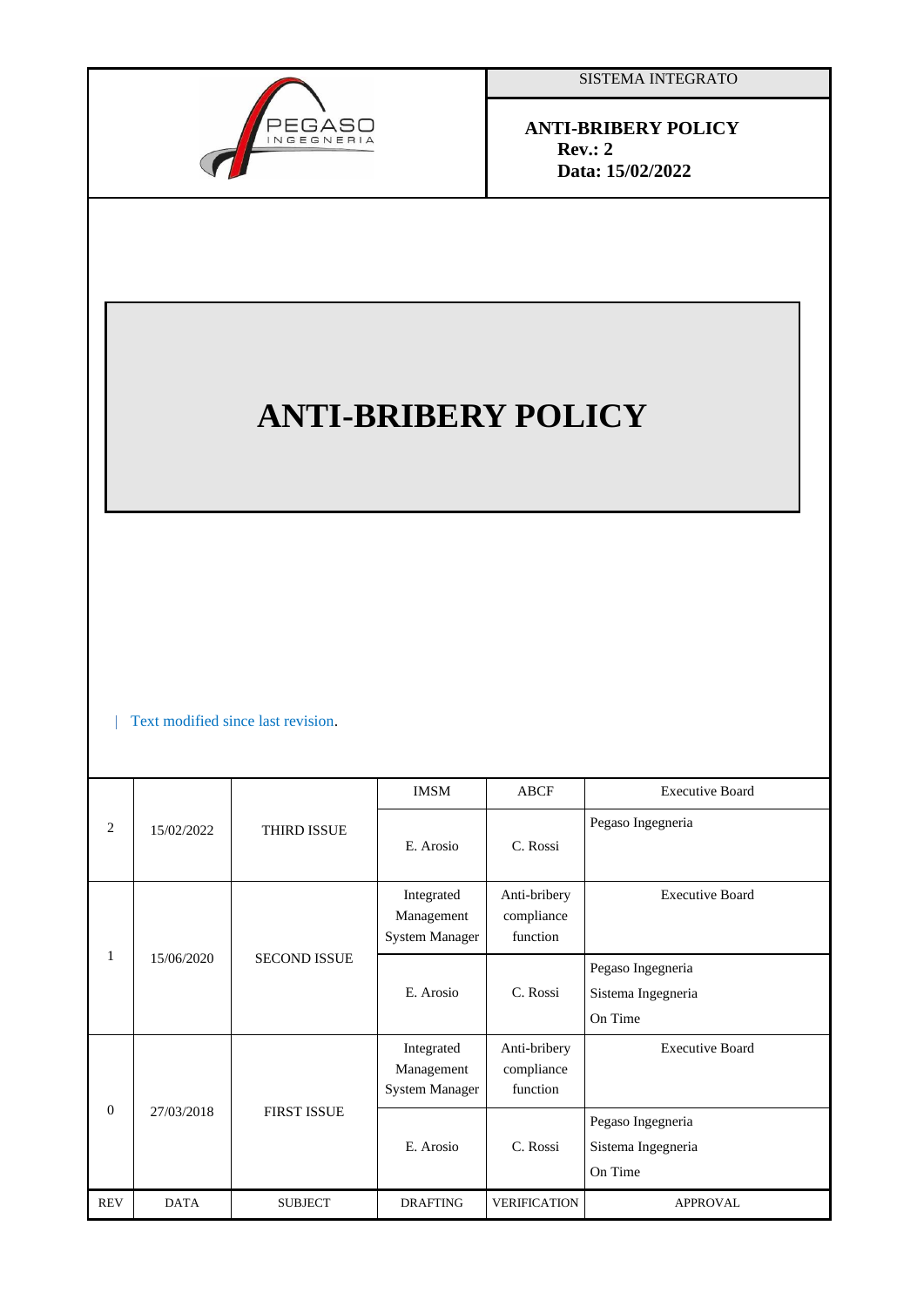

## CONTENT INDEX

| $1_{\cdot}$ | <b>SCOPE AND FIELD OF APPLICATION</b>         | 3 |
|-------------|-----------------------------------------------|---|
| 2.          | <b>REFERENCE STANDARDS</b>                    | 3 |
| 3.          | POLICY AND OBJECTIVES FOR BRIBERY PREVENTION  | 3 |
|             | 4. MANAGER OF BRIBERY PREVENTION              | 5 |
| 5.          | <b>REPORTING OF SUSPICIONS</b>                | 5 |
| 6.          | PENALTY SYSTEM                                | 6 |
| 7.          | UPDATING AND DISSEMINATING THE PENALTY SYSTEM | 9 |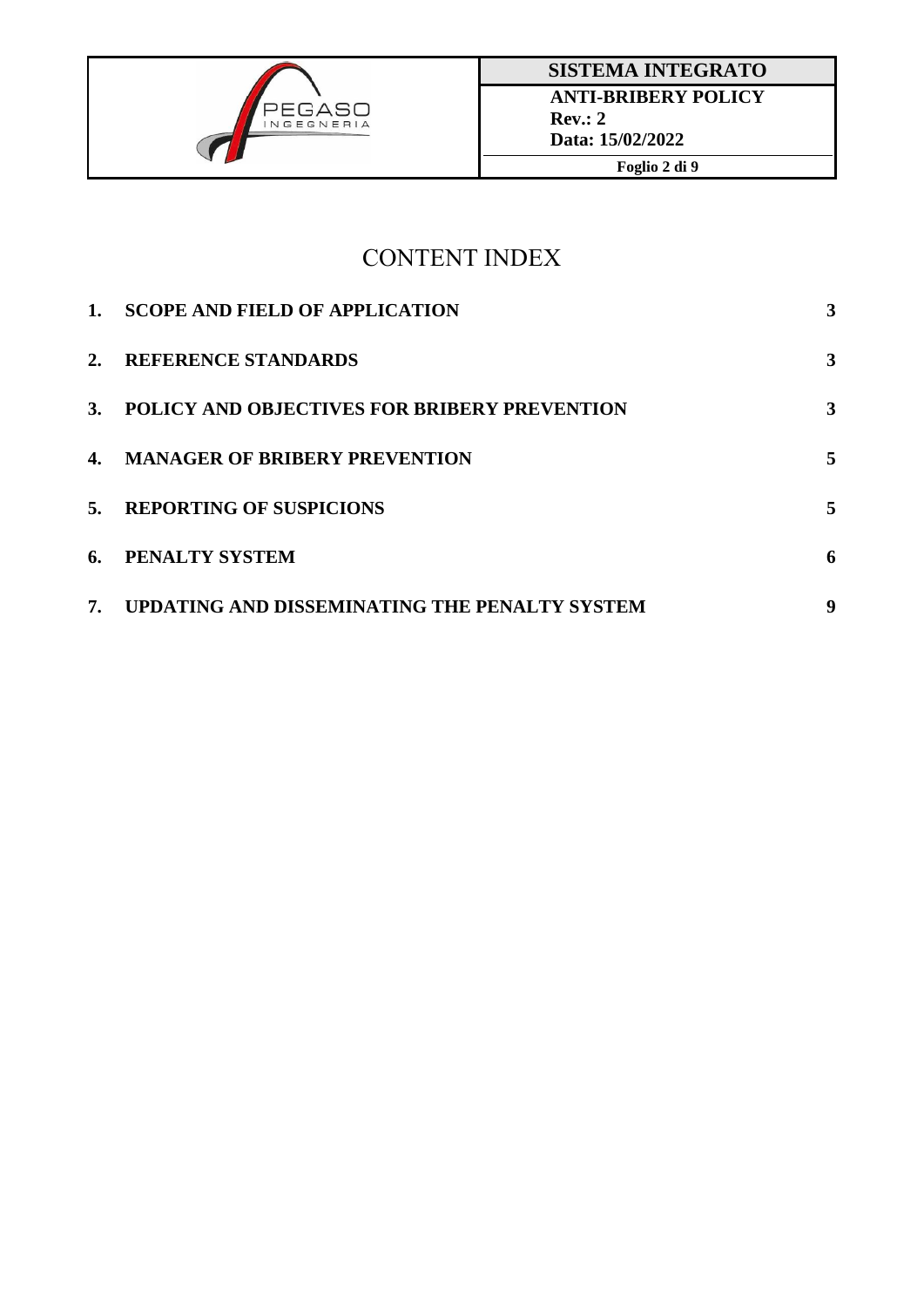

## **1. SCOPE AND FIELD OF APPLICATION**

The Company Pegaso Ingegneria operating in a constantly evolving context, that of "Major Infrastructure Works", a sector where bribery is unfortunately widespread, has decided to implement the QHSE Integrated Management System, in compliance with UNI EN ISO 37001:2016.

Considering the unconditional agreement and full and convinced adherence to values set forth in its Ethical Codes to be essential, the Company has prepared its Anti-Bribery policy with the aim of formalizing the guidelines expressed by its Executive Board and Senior Management Team on the prevention of corruption.

The provisions of this documents are applicable to the Company:

#### - PEGASO INGEGNERIA

This Anti-Bribery Policy is addressed to all involved parties, both internal (employees and collaborators) and external (Clients , Business Partners, Supervisory Bodies, etc.).

## **2. REFERENCE STANDARDS**

- Standard UNI EN ISO 37001:2016 ;
- **•** Legislative Decree  $231/2001$  Administrative liability of companies and authorities;
- Legislative Decree 38/2017 Implementation of the framework decision 2003/568/GAI of the Council of the European Union, July 22th, 2003, against bribery in the private sector;
- Legislative Decree 50/2016 Italian Public Procurement Code;
- Ethical Code;
- Organizational Model former 231/01 Pegaso Ingegneria and Sistema Ingegneria;
- Art. 2653 of the Italian Civil Code relating to corruption between private individuals;
- Law 179/2017 Provisions for the protection of people who report crimes or irregularities of which they have become aware in the context of a public or private employment relationship..

## **3. POLICY AND OBJECTIVES FOR BRIBERY PREVENTION**

In particular Pegaso, considering real and substantial competition in the market in which it operates to be essential and desirable, and basing its own action on the quality and values of the services offered:

- **despises and forbids all forms of corruption**, which considers to be the greatest threat to the rules of civil coexistence;
- **does not accept the payment of bribes** either for business deals or for maintaining them or to get any other benefit;
- **does not authorize any payment in money or high-value goods to public officials or employees** to influence their decisions or to induce them to use their influence to modify any act or decision taken by third parties;
- undertakes to maintain complete, accurate **books, records and internal accounting controls**, always ensuring the greatest transparency in financial reporting;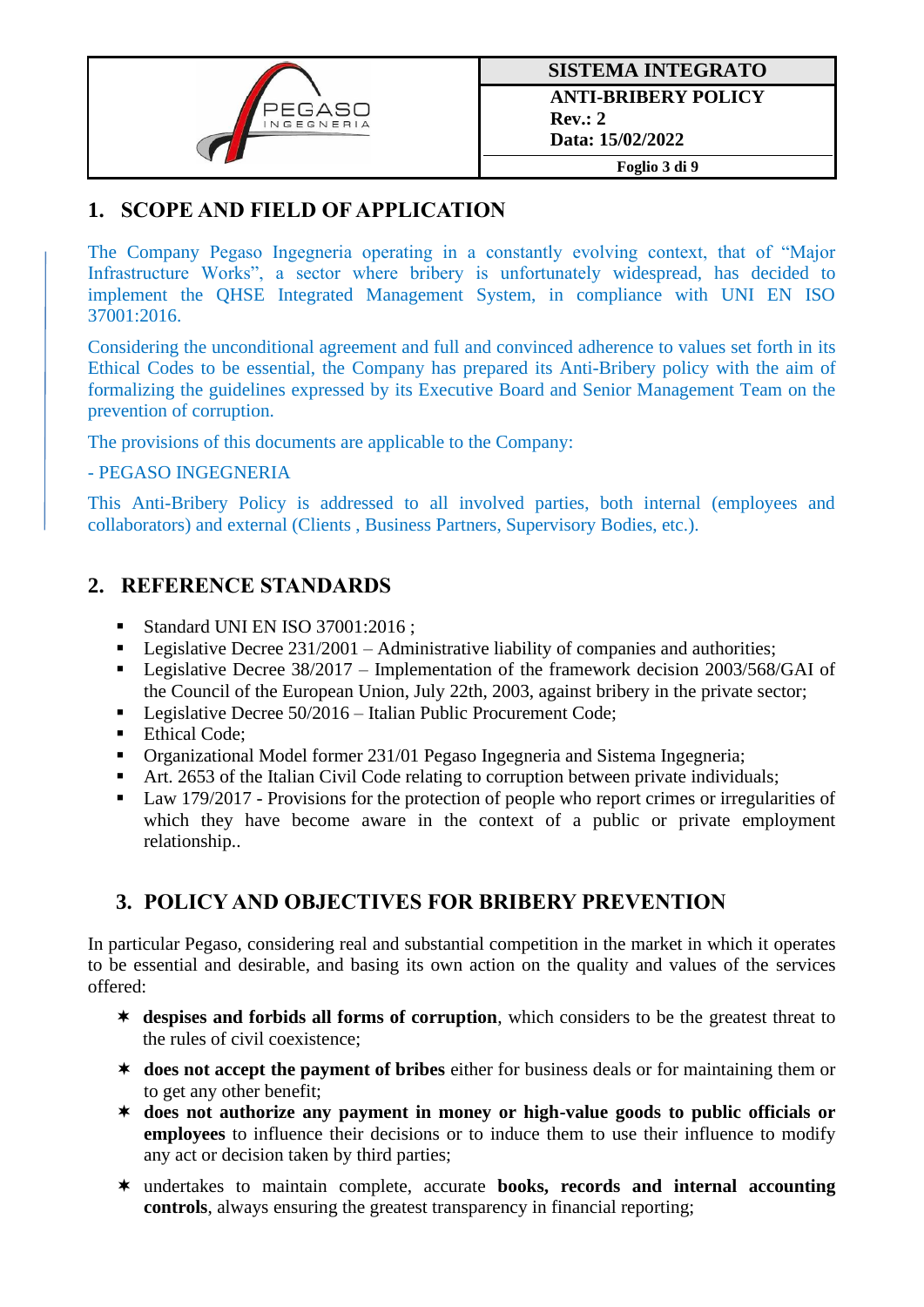

- undertakes to **promote, respect and ensure that its employees, collaborators and business partners comply with the values set forth in the Code of Ethics and in the Model of Organization, Management and Control pursuant to former Legislative Decree 231/2001**, and in the law applicable on this subject.
- **encourages** its employees and collaborators to **report suspicions or corruption episodes** by without fear of sanctions or similar penalties and protecting the anonymity of whistleblower sand the confidentiality of the information provided in accordance with Whistleblowing regulations;
- appoints an independent **Function of Compliance for Bribery prevention**, guaranteeing the necessary autonomy in the management of reports of suspicions or corruption episodes;
- \* promotes the Function of Compliance for Bribery prevention towards third parties as an interlocutor to whom they can report their doubts;
- **promotes awareness** of its staff that failure to comply with the company's anti-bribery policy can have serious consequences not only for the entire organization but also for the individual who has corrupted someone or has let himself be corrupted.

The decision to adopt a Management System for the prevention of bribery, integrated with the QHSE system, is part of the company strategic decisions and is based on the awareness that the adoption of this model at an organizational level can give a substantial contribution in pursuing its strategic objectives:

- legal and economic-financial objectives, by preventing negative effects, both at a criminal and economic level, that acts or attempted acts of bribery may entail;
- competitive objectives, by preventing the loss of reputation that acts or attempted acts of bribery may entail;
- relational objectives, by preventing the failure to respect expectations and requirements (binding, regulatory and contractual) of all interested parties that acts or attempted acts of bribery may entail.

In particular, the Organization aims to support the achievement of the following objectives:

- prompt and transparent assignment of roles, responsibilities and authorities in the field of antibribery;
- systematic identification of risks in the field of bribery prevention and their treatment through appropriate operational measures;
- systematic monitoring of the existing legal framework for corruption prevention and assessment of the level of compliance.

Pegaso defines every year, as part of its improvement plan, and as described in the specific document of the system, the operational objectives aimed at ensuring an increasingly efficient implementation of the management system for bribery prevention.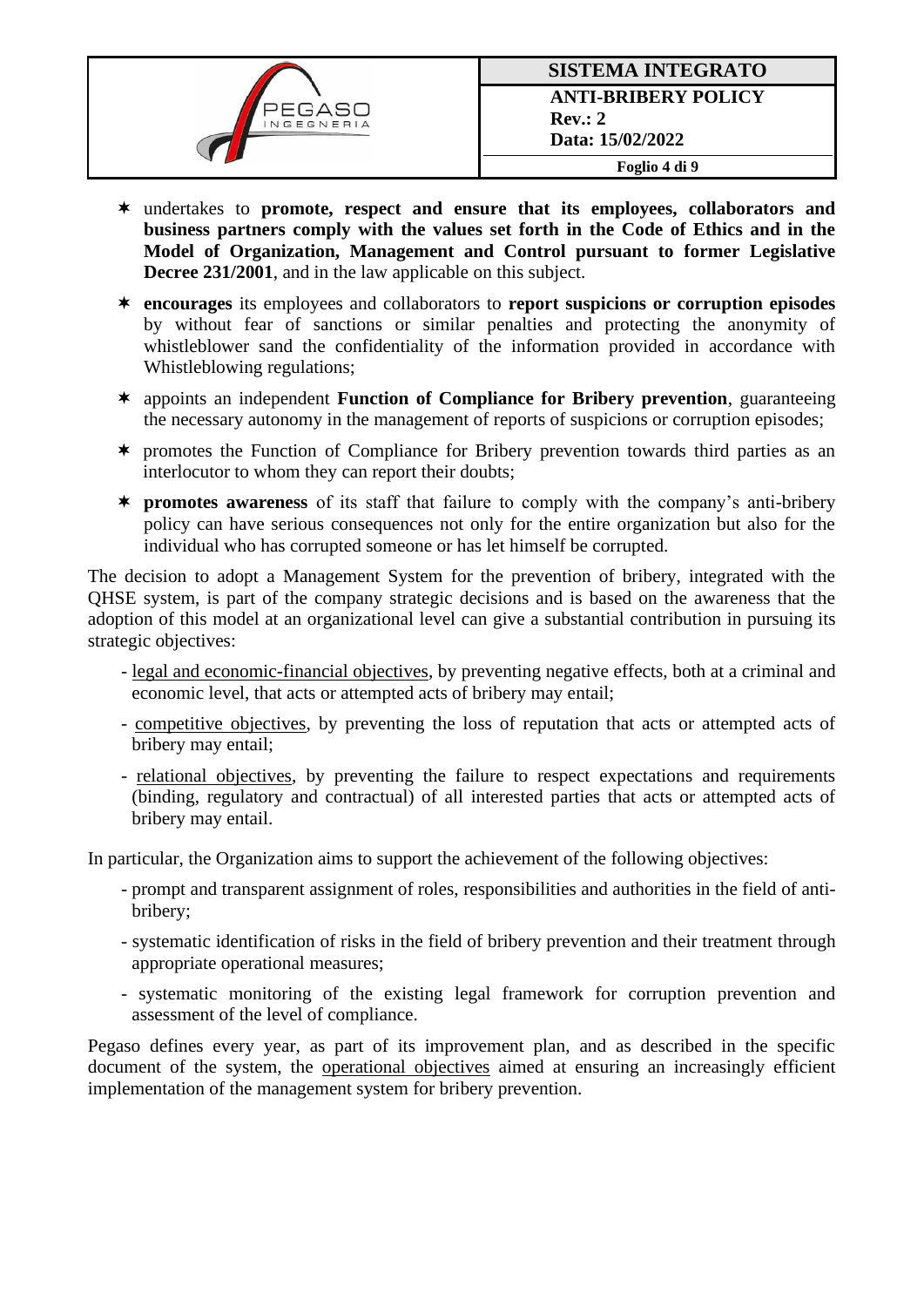

## **4. MANAGER OF BRIBERY PREVENTION**

The Senior Management Team has identified in Mr. Carlo Rossi the Function of Compliance for Bribery Prevention for the Anti-Bribery Management System, with the following tasks and responsibilities:

- supervise the planning and implementation of the Anti-Bribery Management System by the organization;
- provide advice and guidance to the staff on the Anti-Bribery Management System and on issues related to this issue in general;
- receive and manage reports of corruption events, investigating the validity of the reported offences in accordance with the provisions of the reference procedures SGI-PR-11;
- ensure that the anti-corruption management system complies with the requirement of the standard ISO 37001:2016;
- report on the performances of the anti-bribery management system to the senior management.

In performing these tasks, the Function of Compliance for Bribery Prevention has the necessary authority and independence related to the position already held in the company and has direct and prompt access to both the Board of Directors and the Senior Management Team of the Company.

## **5. REPORTING OF SUSPICIONS**

All addressee of this policy are required to report to the Function of Compliance for Bribery Prevention identified above, any suspicions, in good faith or on the basis of a reasonable and confidential belief, relating acts or attempted acts of bribery, using the specific form MOD 01 SGIPR- 11.

The report may be submitted:

- $\checkmark$  *By e-mail* to the following address anticorruzione@pegasogroup.it In this case the identity of the whistleblower will be known only by FCBP, who guarantees anonymity except when required by law,
- $\checkmark$  *By hand* In this case, in order to guarantee anonymity, it is necessary to put the report inside an envelope addressed to the attention of the FCBP, at the head offices in Milan, Via Attilio Momigliano 2.

If the report is received by parties other than the FCBP, the recipient must promptly forward it to the latter, in compliance with due observance of the requirements of confidentiality.

*In no case may the report concern complaints of a personal nature by the whistleblower regarding complaints about the relations with his/her hierarchical superior or colleagues, as well as relating his/her own work performance, which fall within the general employment relationship*.

The procedure SGI-PR-11, "Reporting, investigation and management of offences and irregularities" defines the conduct to be implemented in order to report, investigate and manage any corruption phenomenon, removing the causes that may hinder or discourage the reporting of illegal behaviours, doubts about the procedure to follow or fears of retaliation.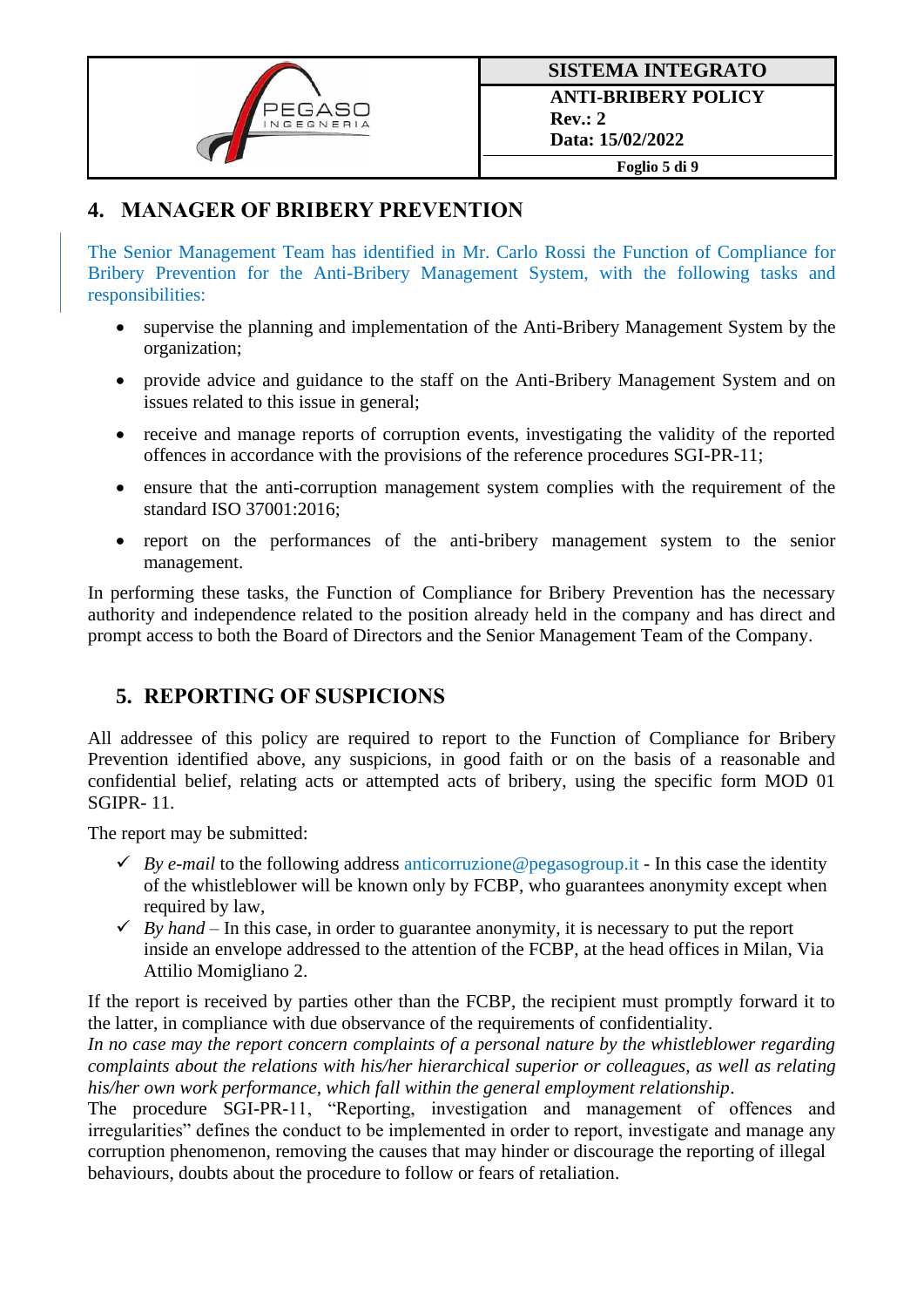

## **6. PENALTY SYSTEM**

Given that the Organization understands the prevention of corruption as the forecasting, implementation and monitoring of prescriptions, it is appropriate to reiterate that the simple "nonimplementation" is to be understood as "disciplinary offence". As indicated by the reference legislation, Pegaso recognizes a close correlation between failure to comply with obligations regarding bribery prevention and disciplinary responsibility.

This Penalty System defines the disciplinary measures to be applied in the event of violation of the prescriptions and rules of conduct contained in the Anti-Bribery Model, in the Code of Ethics and in the Organizational Model former 231 adopted, and more generally, in the regulatory provisions which are the basic prerequisite for the System and guarantee its effectiveness.

The provisions of this Penalty System are addressed to all Employees.

The Chief Executive Officer shall exercise disciplinary authority and, by means of a power of attorney, gives the task to the Head of Human Resources.

In general, the violations that determine a penalty measure can be traced back to then following behaviours:

a) involuntary, misconduct through negligence, carelessness and incompetence.

b) intentional breach of the obligations set out in the abovementioned documents.

Each conduct that constitutes a disciplinary offence involves the imposition of a sanction, the type and intent of which may vary in relation to the act committed and to the assessment of its seriousness in accordance with the principle of proportionality, the position and the qualification of the person involved within the organization.

The application of the penalty measures provided for in this System is independent of the establishment and outcome of any criminal proceeding.

The Head of Human Resources imposes disciplinary sanctions to the Employees following formal notification of facts and/or acts attributable to them, notifying every sanction to the Function of Compliance for Bribery Prevention as well as to the Supervisory Body.

It is within the responsibility of the Supervisory Body to identify and carry out the appropriate checks on the sanctioned behaviours considered harbinger of offences pursuant to the Legislative Decree 231/2001, while it will be the task of the Function of Compliance for Bribery Prevention to intervene in cases of breach of behavioural rules for the prevention of corruption phenomena.

#### **MEASURES FOR NON-MANAGERIAL EMPLOYEES**

In case of breach of the prescriptions, the following sanctions may be imposed, depending on the extent of the violations and the circumstances accompanying them:

- verbal reprimand for minor breaches of the company provisions referring the general obligations of the employee (correctness, good faith, diligence, loyalty), working hours and reasons for absences, rules of conduct with third parties, offences prevention, transparency and traceability, safety at work, confidentiality and information for privacy, gifts, payments and other rewards, communication of financial interests and conflicts of interest, contracts and other contractual acts, conduct in the service, use of company tools and business trips;
- written reprimand in the event of repetition of infringements mentioned in the previous point;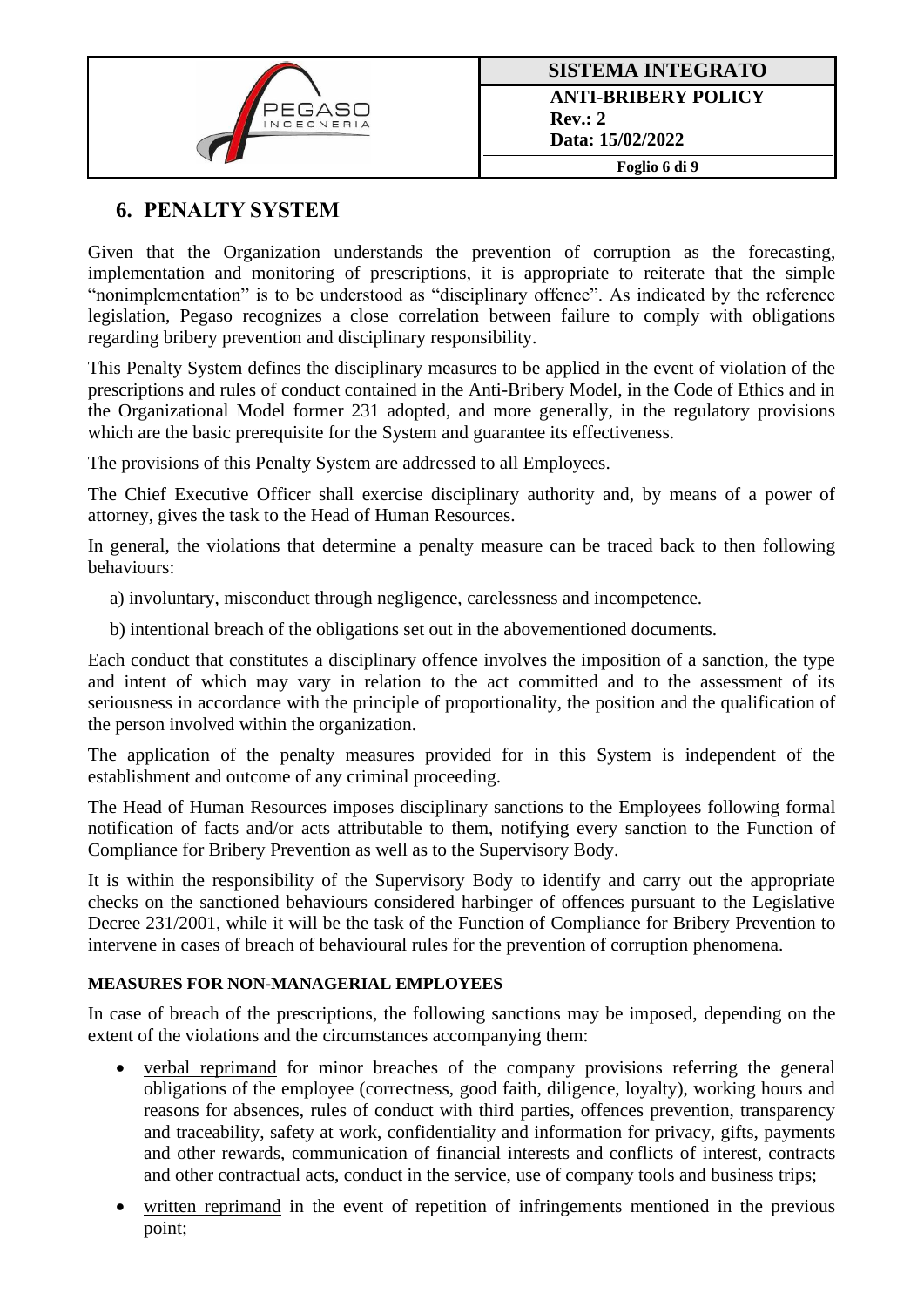

- fine not exceeding the amount of 4 (four) hours of normal remuneration, against the Employee that violates the provisions:
- − in terms of working hours and justifications for absences, i.e. delays in starting the work without justification or unjustified absences up to a maximum of 3 (three) days per calendar year;
- − in terms of general obligations of the employee and rules of behaviour established:
	- adopting behaviours that are contrary to the principles of correctness, good faith, diligence and loyalty;
	- adopting behaviours that are contrary to the rules for behaviour with third parties, offence prevention, transparency and traceability, confidentiality and information for privacy, gifts, payments and other rewards, communication of financial interests and conflicts of interest, contracts and other contractual acts, conduct in the service, use of company tools and business trips;
- − with regard to the correct use of the company tools, i.e. adopting incorrect behaviours that were not such as to damage the company equipment.

The amount of the fee will be devoted to one of the charity initiatives supported by Pegaso. The employee sanctioned with the fine is authorized to inspect the documentation relating to the payment.

- suspension from compensation and service for a maximum of 10 (ten) days if the employee:
- − commits recidivism more than three times in the calendar year in any of the offences for which a fine is imposed, except in case of unjustified absence;
- − violated the rules of behaviour established by the Anti-Bribery Model, the Code of Ethics and the Model 231, causing damage to the company, in terms of behaviour with third parties, offences prevention, transparency and traceability, confidentiality and information for privacy, gifts, payments and other rewards, communication of financial interests and conflicts of interest, contracts and other contractual acts, conduct in the service, use of company tools and business trips;
- − with regard to the correct use of the company tools, i.e. adopting incorrect behaviours that damage the company equipment;
- disciplinary dismissal without notice and with the other consequences of law and reason, applies only to the following violations:
- − in terms of working hours and justification for absences, in case of unjustified absences for more than 3 (three) days per calendar year and repeated unjustified delays of more than five times in the calendar year, after a formal written waring;
- serious breach of the company rules referring to the general obligations of the worker and the rules of conduct set out in the Anti-Bribery Model, in the Code of Ethics and in the Model 231, in terms of behaviour with third parties, offences prevention, transparency and traceability, safety at work, use of the company tools, confidentiality and information for privacy, gifts, payments and other rewards, communication of financial interests and conflicts of interest, contracts and other contractual acts, conduct in the service and during business trips;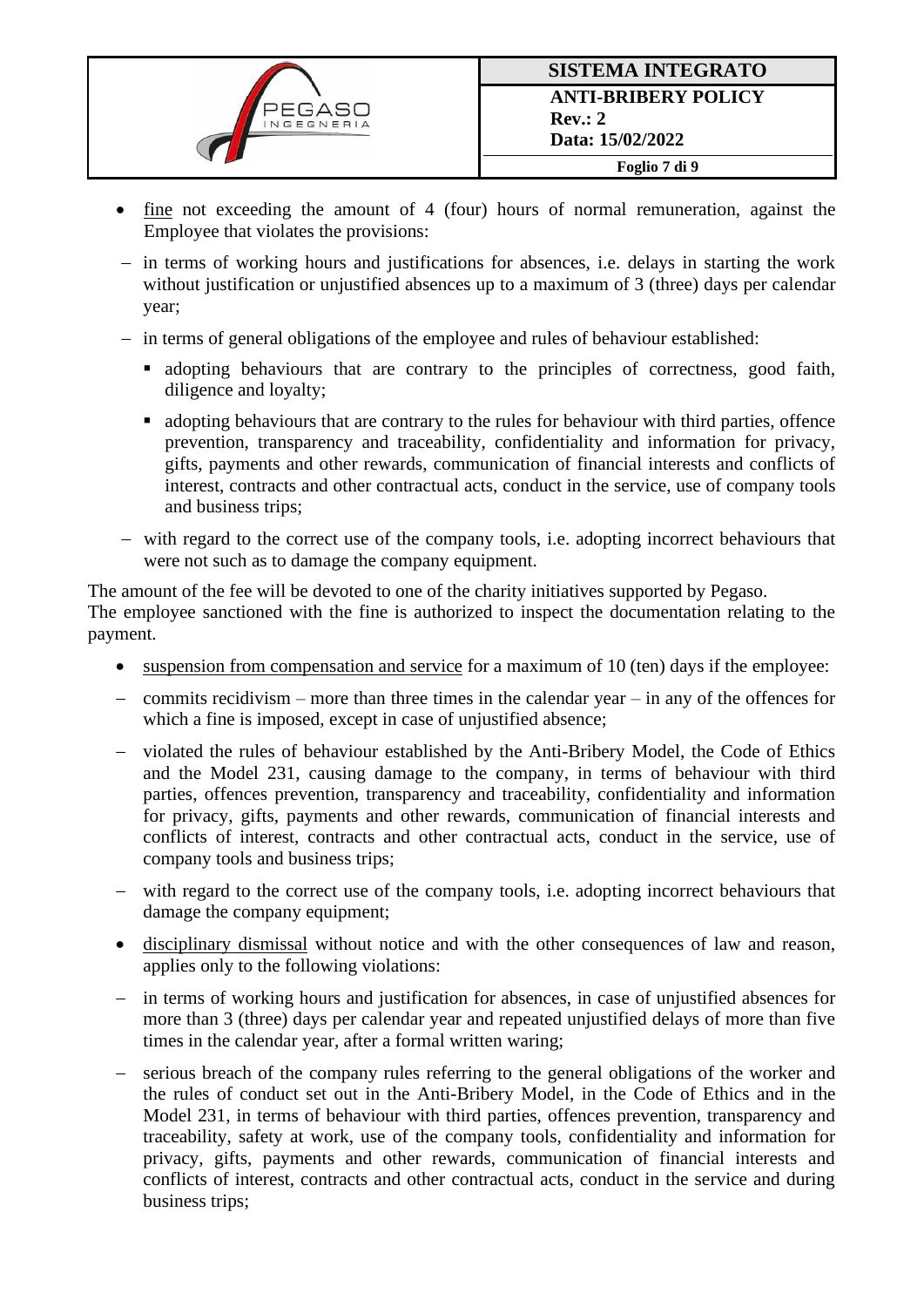

- the repetition of the breach more than three times in a calendar year, in any of the violations that include suspension, without prejudice to the provisions for the reiterated delays;
- − conduct not compliant with the anti-bribery prescriptions such as to commit a predicate offence pursuant to former Legislative Decree 231/01 from which arises the concrete application by the Organization of the sanctions provided for in the same decree.

#### **MEASURES FOR MANAGERIAL EMPLOYEES**

Executive employees are required to comply with the provisions of the Anti-Bribery Model, the Code of Ethics and Model 231, as well as with contractual and company provisions specific to the category.

In general, the disciplinary measures applicable to executive employees are those provided for all other categories of employees. Furthermore, the inadequate supervision and/or failure to promptly inform the Function of Compliance for Bribery Prevention and the Supervisory Body about facts of which one is aware and that may constitute an alleged crime pursuant to Legislative Decree 231/01 and/or corruption practises may result in the managers being suspended – as a precautionary measure – from their work (without prejudice to the manager's right to remuneration), as well as – again on a provisional and precautionary basis – being assigned, for a period not exceeding three months, to other positions. The Organization shall keep track of the violations committed by managerial employees for assessment purposes, to confer or revoke assignments and proxies, as well as to consider new assignments and company areas with reduced risk levels.

Pegaso will terminate the employment relationship with its Managers in the following cases:

- − in cases of breach of the provisions of the Anti-Bribery Model, Code of Ethics and Model 231 of such seriousness as to entail dismissal for all categories of Employees, as indicated above;
- − in case of wilful impediment, within its area of competence, to the application of the measures provided by the Anti-Bribery System.

#### **MEASURES FOR SENIOR MANAGERS**

Without prejudice to the application – to the extent compatible with the category of the interested party – of the measures provided for in the previous points, in case senior managers violate the specific obligation to supervise their respective subordinates, the Organization will take the penalty measures considered the most appropriate in relation, on the one hand, to the nature and seriousness of the breach committed and, on the other hand, to the qualification of the senior manager that may commit the breach.

#### **MEASURES FOR EXTERNAL SUBJECTS (COLLABORATORS, CONSULTANTS, SUPPLIERS)**

External subjects having professional relations with the Pegaso and whose conduct violates the provisions applicable to them under the Anti-Bribery System, will be punished in accordance with the provisions of the specific contractual clauses, included  $-$  if provided for  $-$  the right of the Organization to suspend the execution of the contract and/or unilaterally withdraw from it (even during execution) – and without prejudice to the right to claim compensation for the damages incurred as a consequence of these behaviours, including the damages caused by the application of the penalties under the Legislative Decree 231/01.